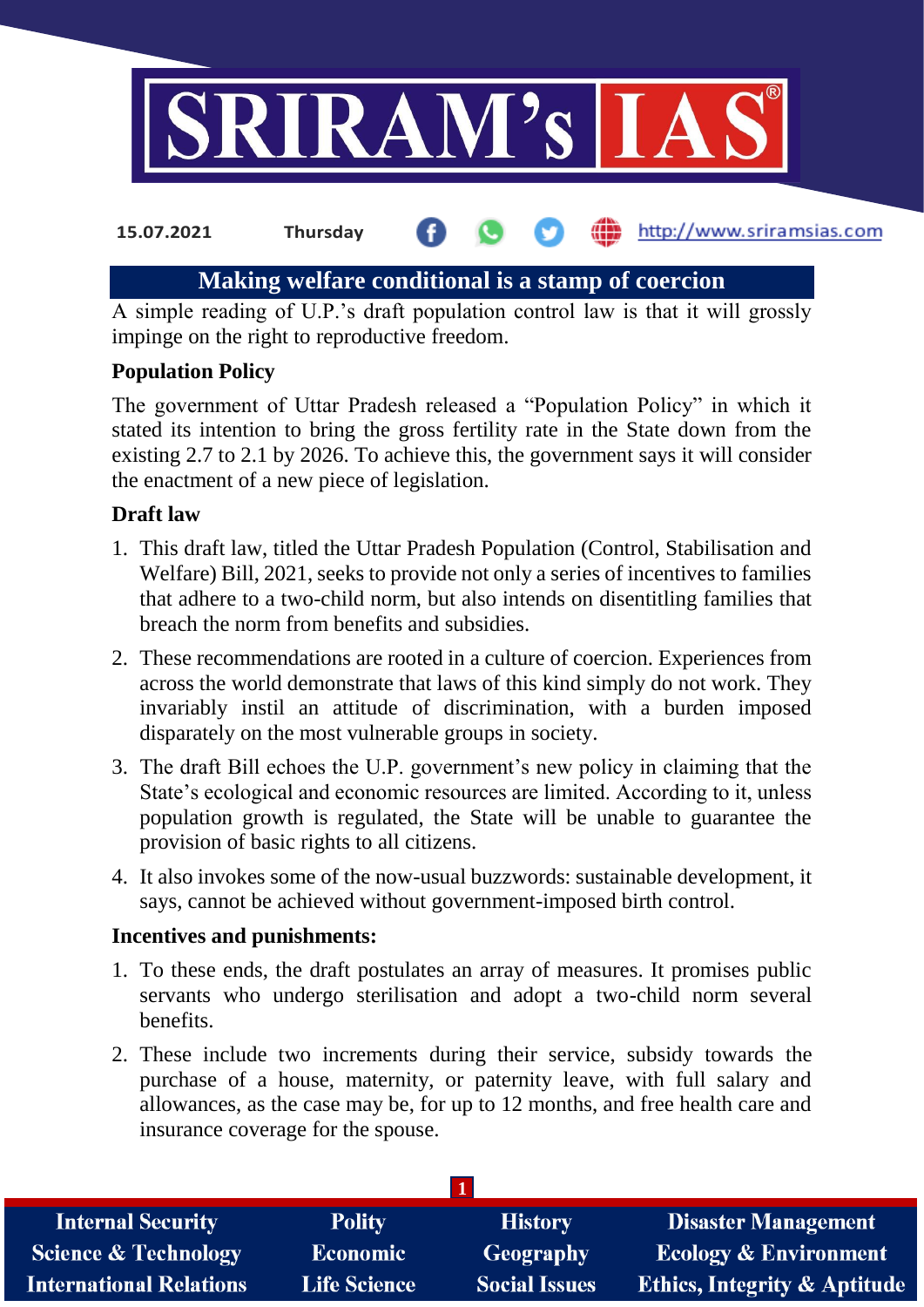

- http://www.sriramsias.com **15.07.2021 Thursday**
- 3. The draft Bill also contains a list of punishments. It terms these euphemistically as "disincentives". A person who breaches the two-child norm will be debarred from securing the benefit of any government-sponsored welfare scheme and will be disqualified from applying to any State government job.
- 4. Existing government employees who infringe the rule will be denied the benefit of promotion. And last, transgressing individuals will be prohibited from contesting elections to local authorities and bodies.

### **Necessary or Unnecessary:**

- 1. It is worth pondering over whether regulation of population is necessary at all. But assuming such regulation is a legitimate governmental aim, the first question that we must ask if the new proposal is: why.
- 2. After all, experiences from other States in India show us that there are more efficacious and alternative measures available to control the growth of the population, including processes aimed at improving public health and access to education.
- 3. Indeed, the Union Ministry of Health and Family Welfare conceded as much before the Supreme Court last year. Through an affidavit filed in court, the central government argued that "international experience shows that any coercion to have a certain number of children is counter-productive and leads to demographic distortions".
- 4. The Government further confirmed that India was committed to its obligations under international law, including the principles contained in the International Conference on Population and Development Programme of Action, 1994.

#### **Pledge on right**

- 1. Foremost in those principles was a pledge from nations that they would look beyond demographic targets and focus instead on guaranteeing a right to reproductive freedom. Since then, in India, the Supreme Court of India has recognised this right as an inalienable promise.
- 2. In Suchita Srivastava & Anr vs Chandigarh Administration (2009), the Court found that a woman's freedom to make reproductive decisions is an integral facet of the right to personal liberty guaranteed by Article 21.

| <b>Internal Security</b>        | <b>Polity</b>       | <b>History</b>       | <b>Disaster Management</b>              |  |  |
|---------------------------------|---------------------|----------------------|-----------------------------------------|--|--|
| <b>Science &amp; Technology</b> | <b>Economic</b>     | <b>Geography</b>     | <b>Ecology &amp; Environment</b>        |  |  |
| <b>International Relations</b>  | <b>Life Science</b> | <b>Social Issues</b> | <b>Ethics, Integrity &amp; Aptitude</b> |  |  |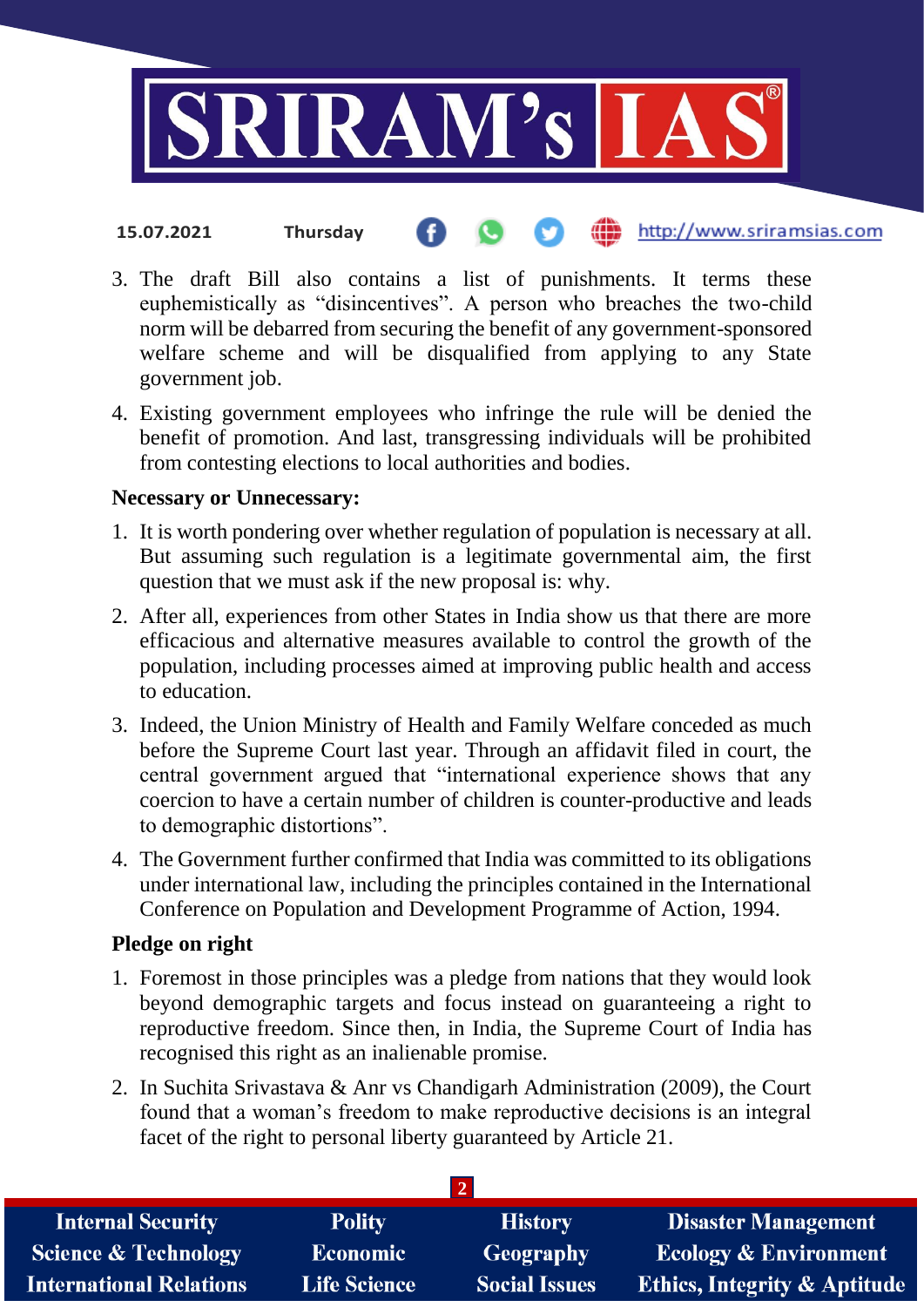

- http://www.sriramsias.com **15.07.2021 Thursday**
- 3. "It is important," the Court wrote, "to recognise that reproductive choices can be exercised to procreate as well as to abstain from procreating".
- 4. This ruling was endorsed by the Supreme Court's nine-judge Bench verdict in K.S. Puttaswamy vs Union of India (2017). A reading of the plurality of opinions there shows us that the Constitution sees a person's autonomy over her body as an extension of the right to privacy.
- 5. In his judgment, Justice D.Y. Chandrachud held that privacy partakes different connotations. These include decisional autonomy, which comprehends, among other things, liberty over "intimate personal choices such as those governing reproduction".
- 6. Justice S.K. Kaul similarly declared in his separate judgment that the right to procreation was an important constituent of "the privacy of the home".

## **The doctrine of proportionality:**

Like all other fundamental rights, the right to privacy is not boundless. But, as Puttaswamy clarifies, any restriction placed on the right must conform to a doctrine of proportionality. This requires first, that the limitation be rooted in statute; second, that the state shows us that the objective of its law is founded on a legitimate governmental aim; third that there are no alternative and less intrusive measures available to achieve the same objective; and fourth, that there exists a rational connection between the limitation imposed and the aims of the statute.

## **Draft law fails the test of proportionality**

- 1. The logic here is simple: in pursuing public interest, it is essential that governments ensure that individual liberties are encroached upon to the lowest degree possible.
- 2. A simple reading of U.P.'s draft law will show us that, if enacted, it will grossly impinge on the right to reproductive freedom.
- 3. The government will likely argue that there is no violation of privacy here because any decision on sterilisation would be voluntary. But, as we ought to by now know, making welfare conditional is a hallmark of coercion.
- 4. If we want the idea of India as a welfare state to mean something, the right to access basic goods cannot be made provisional on a person sacrificing her bodily autonomy.

| <b>Internal Security</b>        | <b>Polity</b>       | <b>History</b>       | <b>Disaster Management</b>              |
|---------------------------------|---------------------|----------------------|-----------------------------------------|
| <b>Science &amp; Technology</b> | <b>Economic</b>     | Geography            | <b>Ecology &amp; Environment</b>        |
| <b>International Relations</b>  | <b>Life Science</b> | <b>Social Issues</b> | <b>Ethics, Integrity &amp; Aptitude</b> |